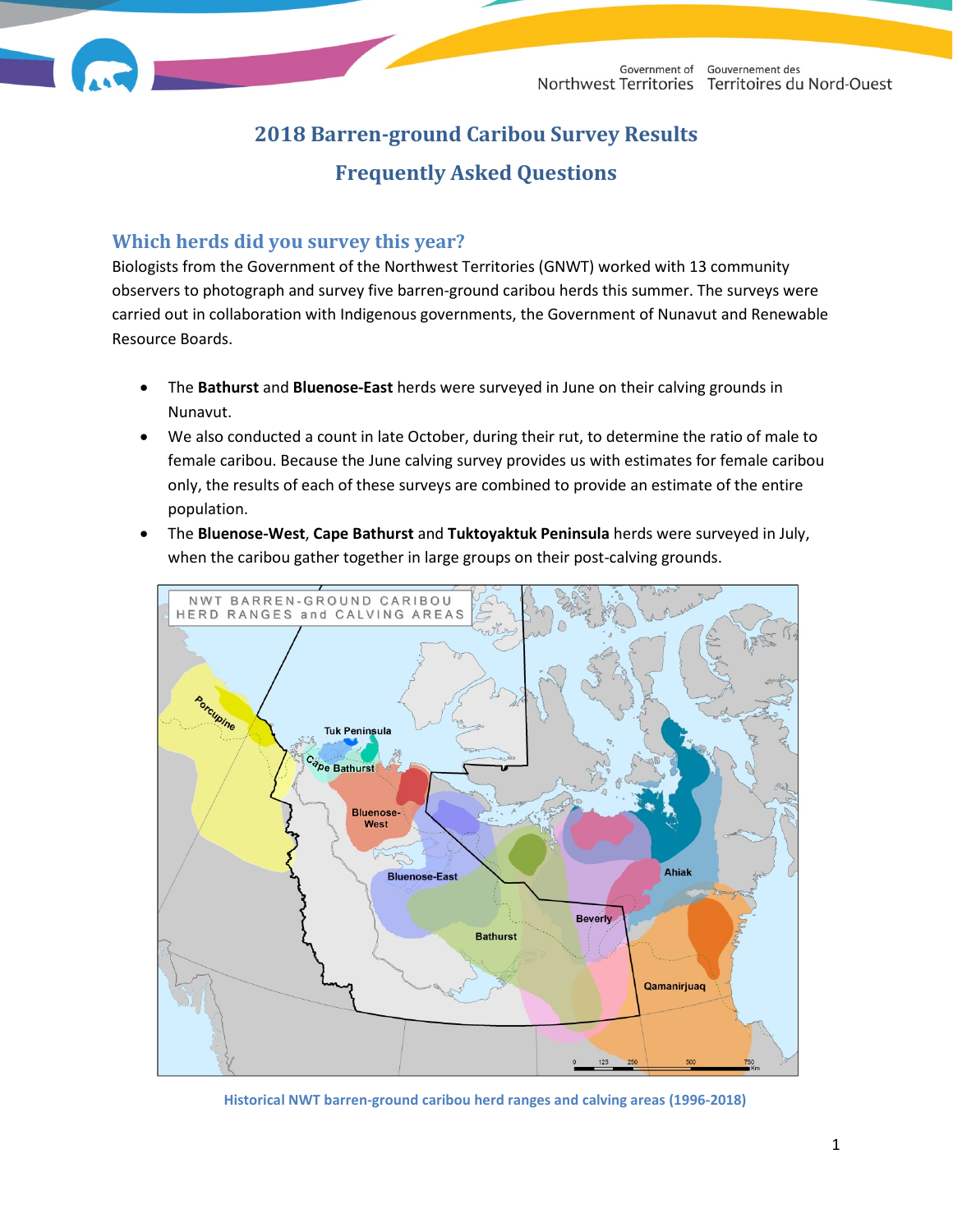# **How does the GNWT track caribou movements and population trends?**

The GNWT uses regular aerial surveys along with satellite telemetry (collars) to help us better understand caribou movements and population trends. We have also been working with scientific and Traditional Knowledge experts to better understand the pressures affecting caribou.

### **How often are population surveys conducted?**

Population surveys are conducted every three years for herds experiencing low numbers. The frequency is determined in collaboration with our co-management partners using existing management plans, and is based on the health of the herds. Conducting surveys more often than every three years (even when numbers are low) does not provide a more accurate reflection of population change, as time needs to elapse between surveys for change to be observed. For herds with higher numbers, population surveys have been conducted every 5-7 years.

# **What were the 2018 results?**

This year's surveys show most barren-ground caribou herds across the Northwest Territories (NWT) continue to decline. Population estimates for the Bathurst and Bluenose-East populations are especially concerning.

For Bathurst caribou, the 2018 calving ground survey indicates the herd is less than half the size it was three years ago, decreasing in size from about 20,000 to about 8,200 animals (nearly a 60% decline).

The Bluenose-East herd, while larger, has seen a similar decline, from 39,000 caribou to about 19,000 (nearly a 50% decline).

Survey results for the Bluenose-West, Cape Bathurst and Tuktoyaktuk Peninsula herds are slightly more positive. In the case of the Cape Bathurst herd, results show an increase in numbers to 4,500 caribou from 2,500 in 2015. The Bluenose-West herd is stable at about 21,000 animals, while the Tuktoyaktuk Peninsula herd continues is now estimated at about 1,500 animals, down from 1,900 in 2015.

# **Why do some caribou populations continue to decline?**

There could be many reasons why we continue to see a decline in some herd numbers. Large fluctuations in caribou populations are a natural process and we know there have been both sharp declines and rapid increases in the past. Caribou numbers can bounce back, and it is important that we manage the herds responsibly and work together to support them through this current low.

# **Does the continued decline of caribou populations mean conservation efforts, such as harvest restrictions, aren't working?**

We all have a responsibility to share, use and protect the land and wildlife in a way that helps ensure the persistence of healthy caribou populations for future generations of northerners. The actions taken by co-management authorities (including Indigenous governments and organizations, co-management boards and the GNWT) are grounded in the best available information and address things we can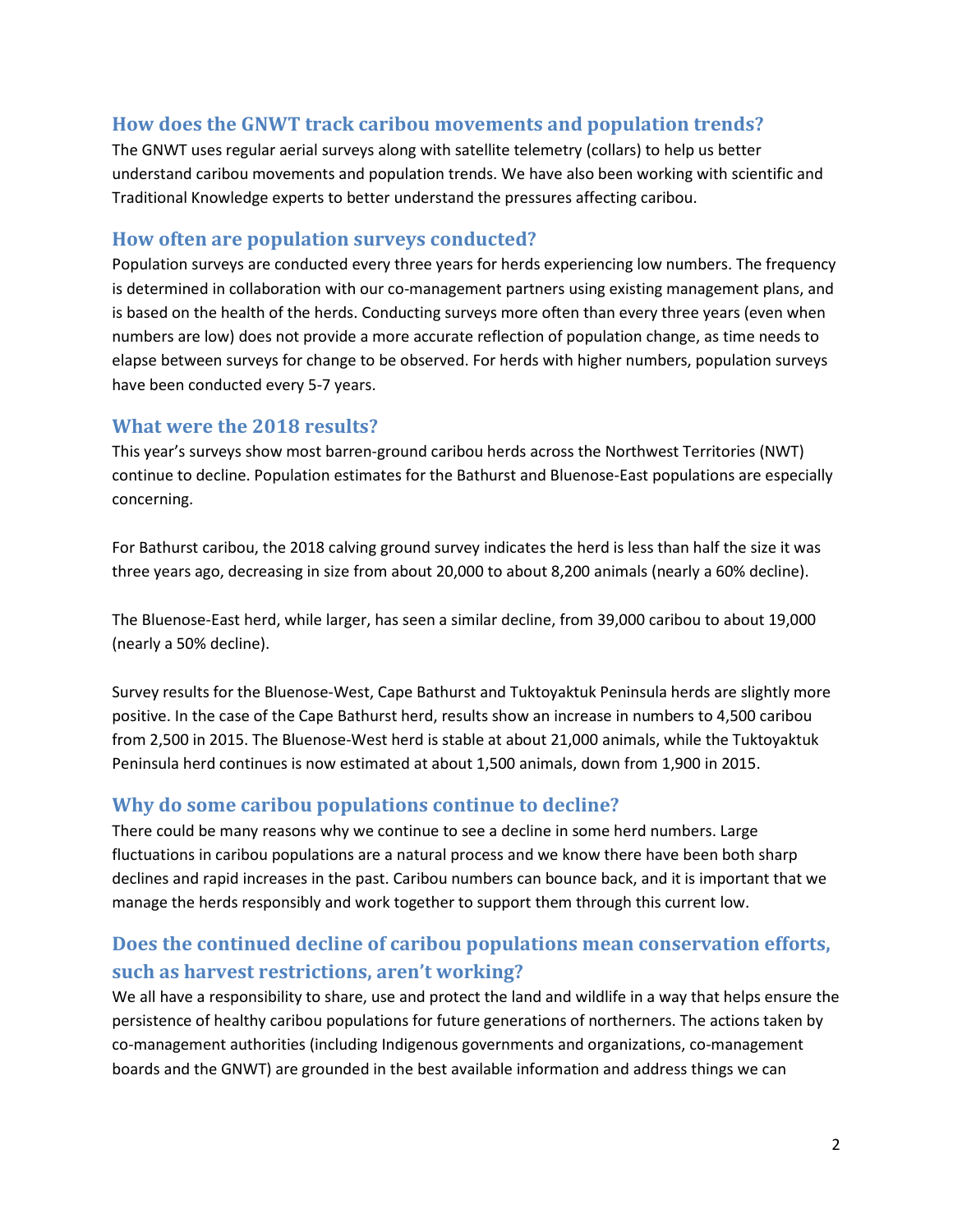change, such as harvest levels. However, there are multiple pressures facing caribou, some of which we have little control over, including weather, disease and food availability.

# **Caribou populations have always had highs and lows. Won't they just recover on their own?**

Although we only have survey data for the NWT herds from the last 30 years or so, Traditional Knowledge tells us that caribou populations do experience cycles of highs and lows. Information from Inuvialuit and Gwich'in Elders indicates a historical scarcity of caribou in the first half of the 1900s. In the Tłįcho region, documented Traditional Knowledge suggests the most recent low for the Bathurst herd was in the 1960s.

Other Canadian barren-ground herds, for example the George River herd in Quebec and Labrador, have also shown peaks and lows in abundance going back more than a hundred years. What's different now is the magnitude of human impact compared with 50 years ago, and the changing climate, which is having multiple and unpredictable effects on caribou. When caribou are at low numbers, they are particularly vulnerable to natural and human impacts.

Our actions should be focused on giving the herds the opportunity to recover, while recognizing that we do not have full control over all things that affect caribou populations.

# **What are we doing to help promote recovery?**

#### **Management Approach**

Our cooperative approach to managing barren-ground caribou is guided by two overarching documents:

- 1. *Taking Care of Caribou* was developed by a committee of six co-management boards who share authority for three northern caribou herds: the Bluenose-West, Bluenose-East and Cape Bathurst. It addresses the long-term caribou management and stewardship of these three herds.
- 2. The *Northwest Territories Barren-ground Caribou Management Strategy* provides overall guidance for the management and long-term sustainability of all NWT barren-ground caribou herds.

For the Bluenose-East herd in the Sahtú, the community of Délįne has developed its own caribou conservation plan, *Belare wilé Gots'é ?ekwé*, which sets the context of regional management with the Sahtú Renewable Resources Board and ENR working in collaboration with the community. Self-limitation and self-directed management actions arrived at by consensus have been viewed as the preferred approach by Délįne.

There are also herd-specific management plans for the Porcupine, Beverly and Qamanirjuaq herds, as well as a draft *Bathurst Caribou Management Plan* that help guide how the GNWT and its comanagement partners address the specific situations and needs of each herd.

All caribou protection and herd management efforts are supported by ongoing monitoring and research, including satellite telemetry and regular aerial surveys. The GNWT also provides support for Traditional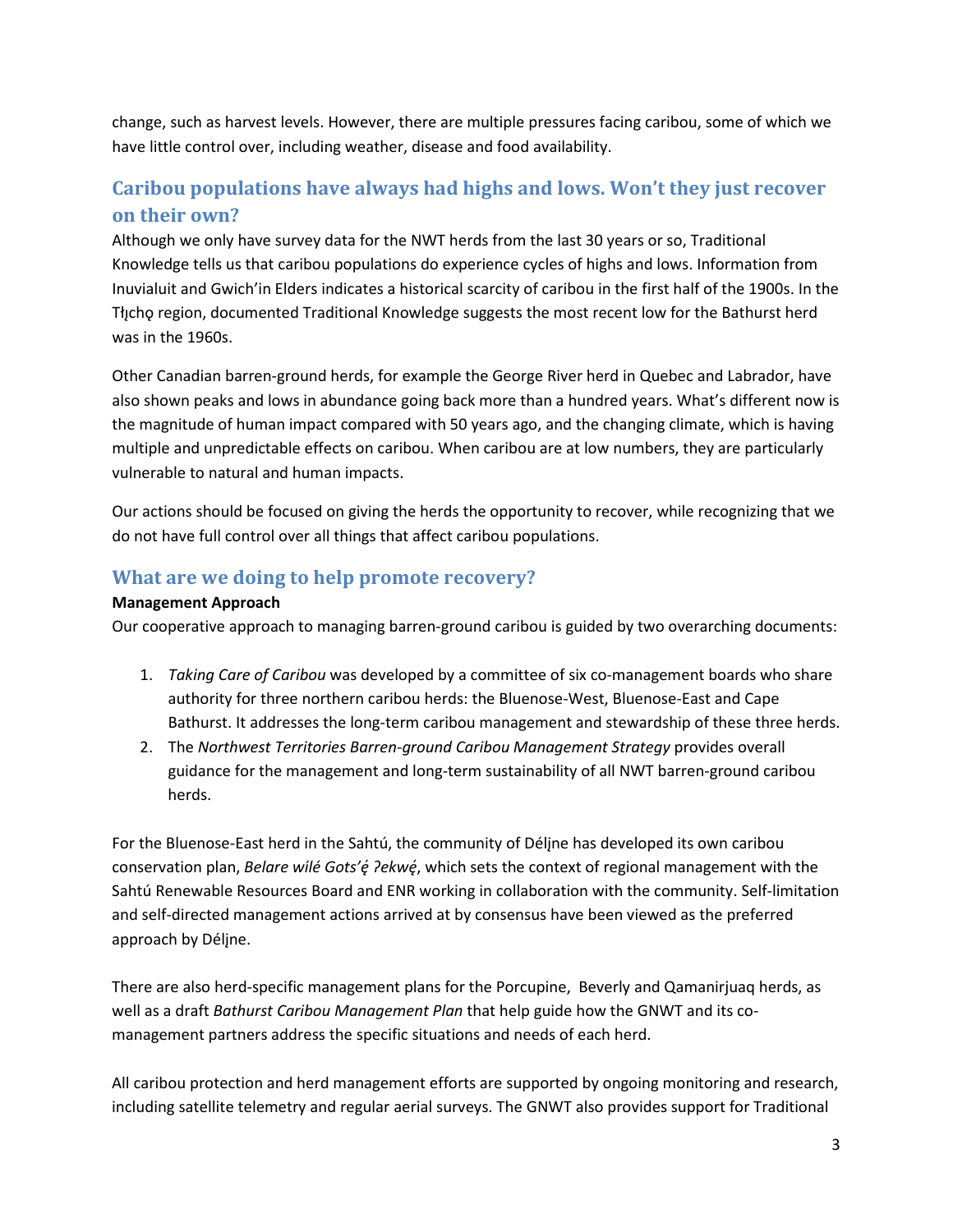Knowledge and community-based caribou research and monitoring programs, including the Tłı̨chǫ *Boots on the Ground Caribou Monitoring Program* and the Łutsel K'e Dene First Nation *Moccasins on the Ground* program.

#### **Harvest**

The GNWT promotes responsible harvesting practices through harvester training programs and materials, and encourages (or requires, depending on the herd) reporting of harvest and submission of samples so we have the best possible information on harvest numbers and caribou health. We are also responsible for enforcing harvest restrictions on barren-ground caribou herds set by the Renewable Resource Boards. A no-hunting zone was established in 2015 for the Bathurst herd (Mobile Core Bathurst Caribou Management Zone), and the GNWT issues authorization cards for a limited harvest of Bluenose-East caribou in Wek'èezhìi. The Déline Got'ine Government, in coordination with the Sahtú Renewable Resources Board and the Department of Environment and Natural Resources (ENR), manages its own allocation of 150 Bluenose-East caribou (80% bulls).

#### **Predators**

Predator management can be an important part of caribou protection when populations are at extremely low levels. Wolves and bears can have a significant impact on caribou herds, especially when numbers are declining or low. While the GNWT introduced an incentive program for wolf harvesters in 2010, there is no formal predator management program in the NWT. In 2017, a collaborative process involving the GNWT, the Wek'èezhìi Renewable Resources Board and Indigenous governments and organizations in the North Slave region, resulted in the development of a technical wolf management feasibility assessment, which analyzes options for wolf management. The assessment was released in November 2017.

#### **Land Use and Development**

Land use plans and range plans (including the draft *Bathurst Caribou Range Plan*, currently being finalized) help regulators who need to consider how to manage new development that could affect caribou. These plans can set limits for how much habitat disturbance is too much or require best industry practices through environmental assessments.

There are also tools for managing loud noises that could affect caribou during sensitive periods, and ways to prevent caribou mortality from vehicle collisions or other physical hazards, including open pits and trenches and entanglement in fences. These are often implemented by mining companies as conditions of project approval. Mining projects also have their own independent boards responsible for monitoring land, air, water and wildlife as commitments resulting from environmental assessments.

The GNWT, through ENR, actively participates in environmental assessments and land use planning processes on the range of the Bathurst herd and other herds, including assessments in Nunavut for transboundary herds. We have also supported the Tłįchǫ Government's community-based caribou monitoring program, *Boots on the Ground Caribou Monitoring Program*, and the *Moccasins on the Ground* program established by the Łutsel K'e Dene First Nation.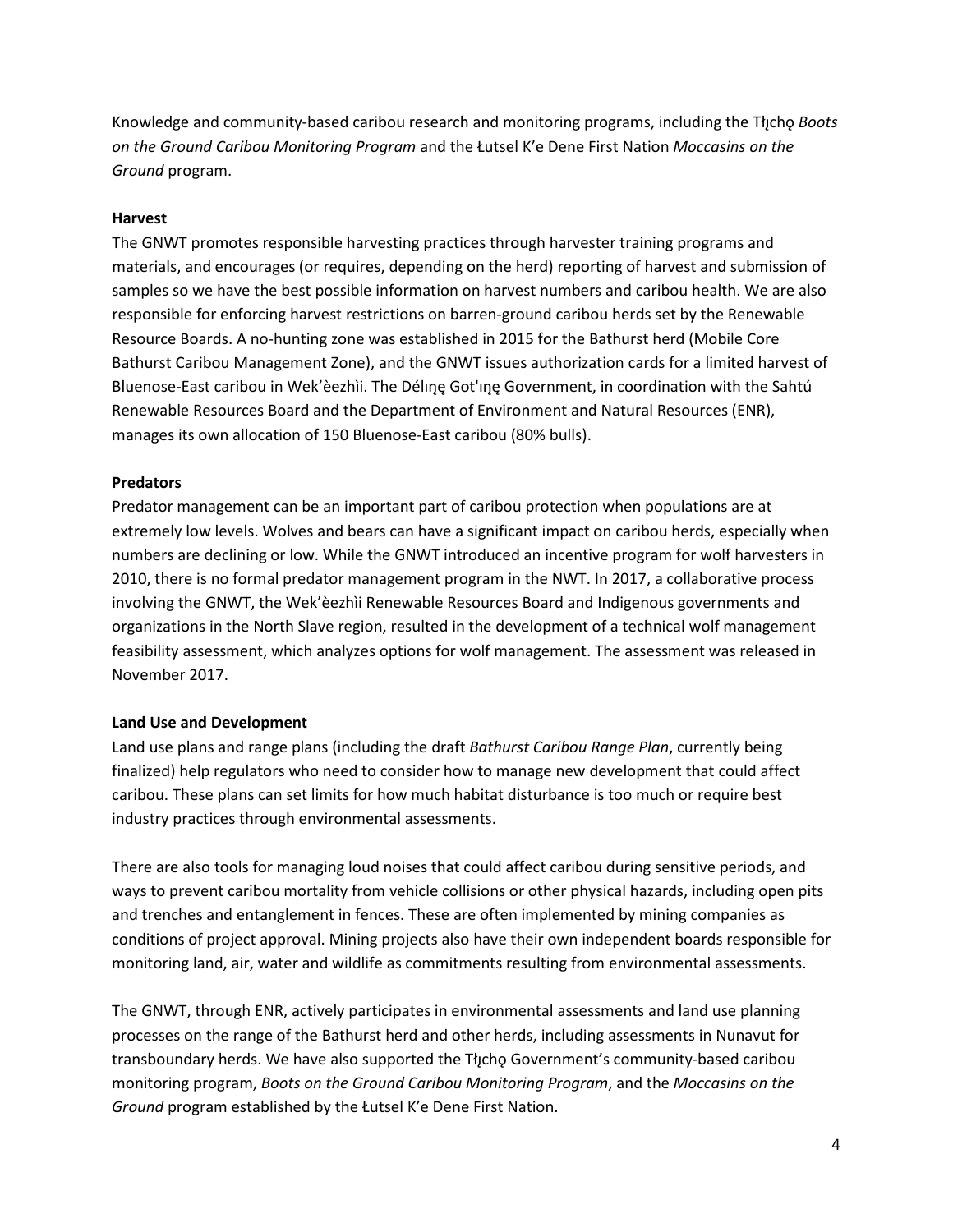#### **Forest Fires**

Habitat protection can also include fire protection for key caribou winter ranges. Caribou habitat is considered as a value-at-risk within our hierarchy of value protection, and ENR is looking at the feasibility of amplifying fire suppression activities on key caribou winter ranges within existing policy to protect communities, lives and property during the forest fire season. It is important to note that fire is a normal part of the boreal forest ecosystem, and that there are also practical limits to fire-fighting in remote areas.

# **Many of the calving grounds are in Nunavut. How is the Northwest Territories coordinating with the Government of Nunavut (GN) to help the herds recover?**

Coordination and collaboration are crucial to effective management of our transboundary caribou herds. The governments of the NWT and Nunavut have a long and positive relationship working together to support these shared herds. It is important to recognize that Nunavut has its own land claim and co-management processes, such as the Nunavut Wildlife Management Board, that must be followed in that territory.

The GNWT and GN have a formal Memorandum of Understanding to support collaboration and information sharing on barren-ground caribou. The GNWT, through ENR, participates in all environmental assessments and land use planning processes on the Bathurst range (NWT and Nunavut). Biologists and wildlife managers in the NWT and Nunavut also work together regularly to conduct caribou research and monitoring, share information and results, and support caribou management efforts. Most recently, GNWT biologists held a technical meeting with Nunavut biologists in October 2018 to discuss preliminary results and management options.

### **What happens next?**

ENR has informed affected communities, Indigenous leaders and co-management partners of the latest survey results and will work with them to identify what more we can do to help the Bathurst and Bluenose-East caribou herds recover. We will work within our established co-management processes set out by the land claim agreements, ensuring we provide for consultation and engagement on a way forward.

The GNWT will work with the Tłycho Government to submit two joint management proposals to the Wek'èezhìı Renewable Resources Board (one for each herd) and a management proposal to the Sahtú Renewable Resources Board (for the Bluenose-East herd). All three management proposals will lay out further actions to be taken to protect the herds.

# **Additional Information**

**Taking Care of Caribou – The Cape Bathurst, Bluenose-West and Bluenose-East Barren-ground Caribou Herds Management Plan**